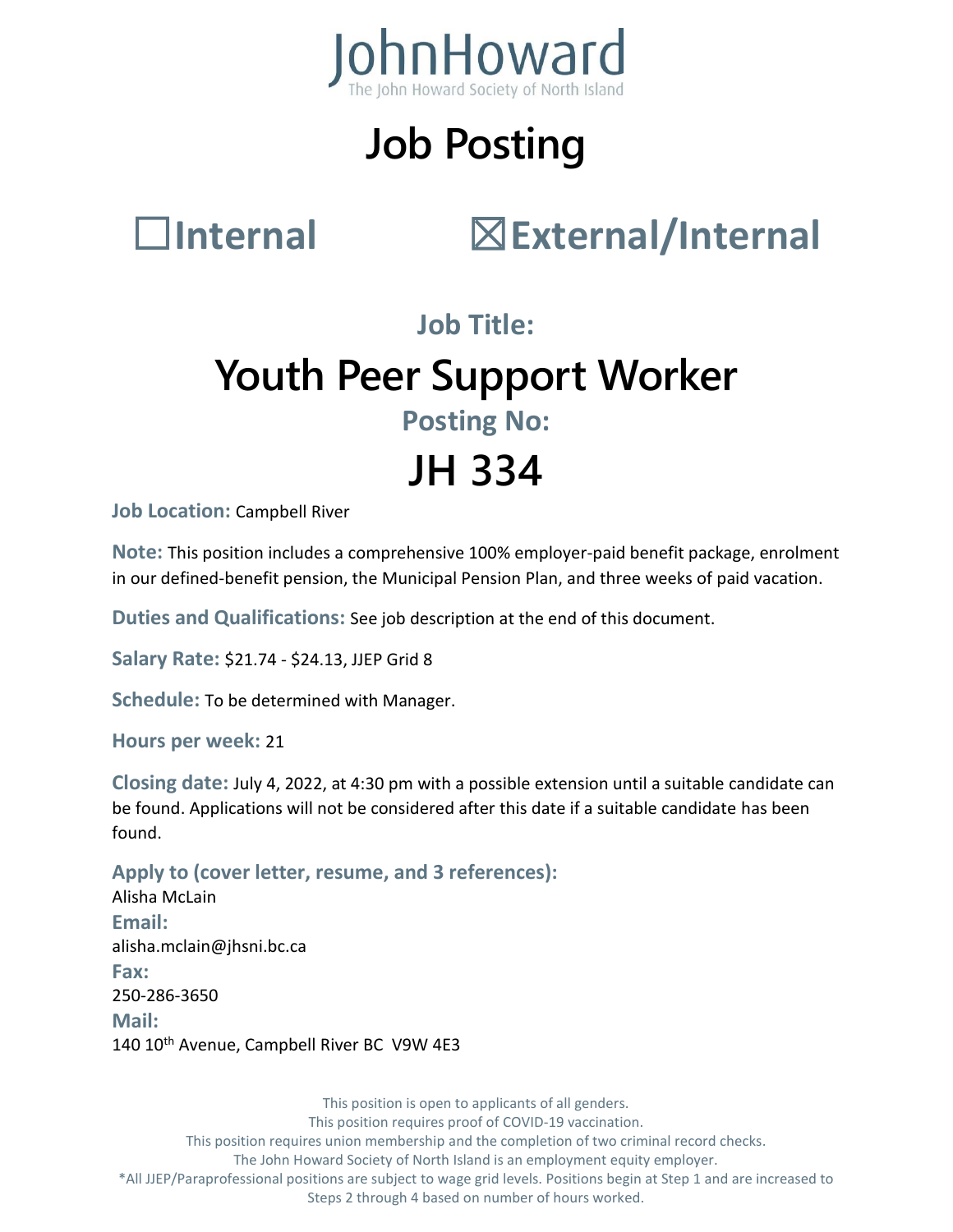

### *Job Description*

| Job Title:        | Youth Peer Support Worker     |
|-------------------|-------------------------------|
| Work sites:       | <b>Campbell River</b>         |
| Program:          | <b>Foundry Campbell River</b> |
| <b>Benchmark:</b> | <b>Activity Worker</b>        |
| Grid Level:       | 8, JJEP grid                  |
| Reports to:       | Program Manager               |
| Prepared date:    | June 20, 2022                 |
| Approved by:      | <b>Executive Director</b>     |
| Approved date:    | Pending                       |
| Revised:          |                               |
| Reviewed:         |                               |

#### **Summary**

In accordance with the established vision and values of the organization, works as a member of an interdisciplinary team to provide peer support. Plans, organizes, implements, and evaluates community-based recreational, social and/or educations activities for youth aged 12 – 24. Encourages youth to participate in programs and activities through fostering the development of relationships based on respect and role-modelling. Facilitates group and one-to-one peer support meetings, and plans and delivers information sessions. Acts as a resource to service providers and youth.

### **Key Duties and Responsibilities**

To perform the job successfully the Youth Peer Support Worker must be able to perform consistently each essential duty satisfactorily. Other related duties may be assigned.

- Plans, organizes, implements, and evaluates community-based recreational, social and/or educational activities to meet clients' needs.
- Encourages and facilitates clients' participation in activities; provides guidance and instructions.
- Monitors and observes client's behaviour. Reports problems to the supervisor.
- Provides skill-building to clients such as life skills and social skills; models appropriate behaviour.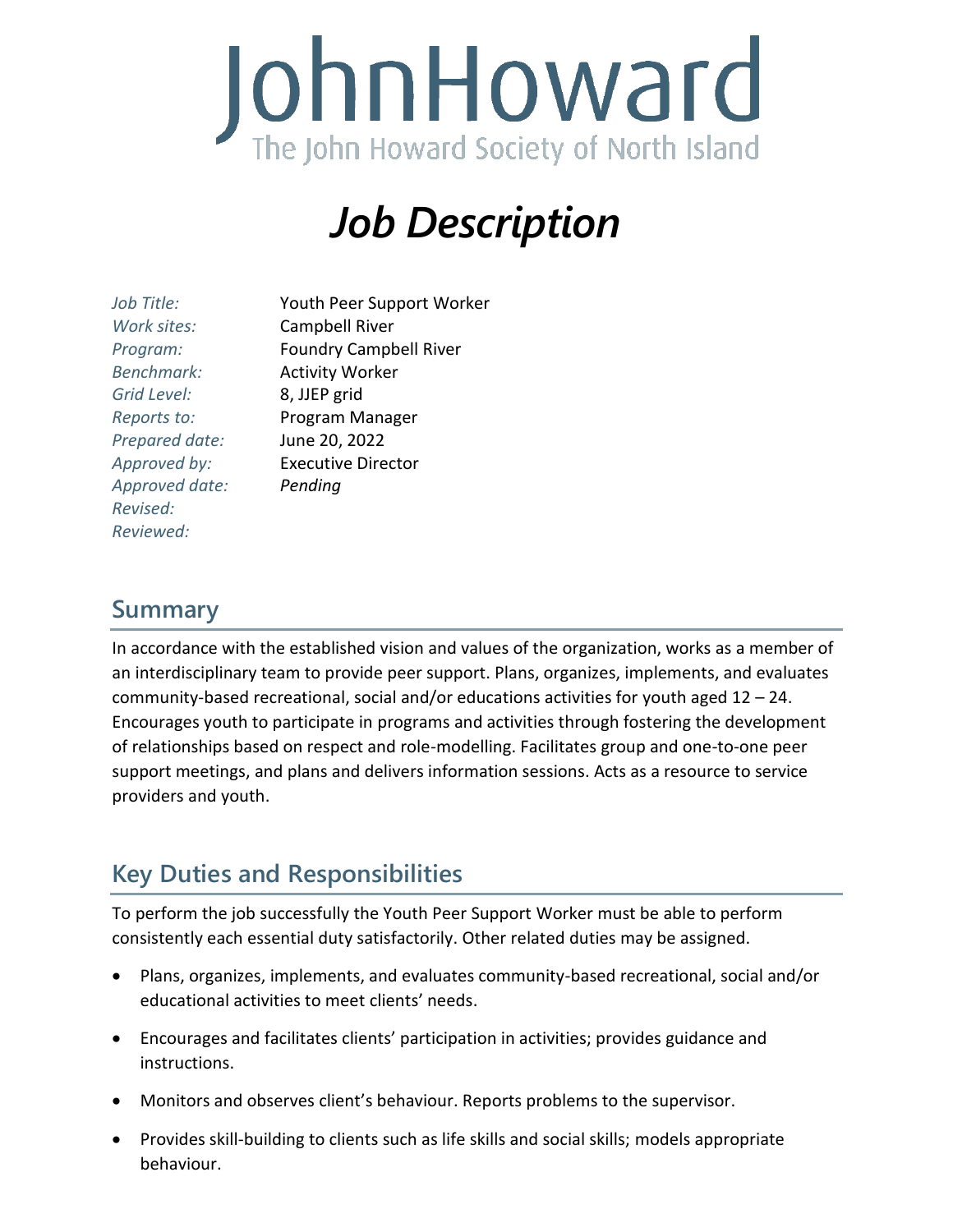- Provides one to one non-clinical emotional and social support.
- Ensures safety of clients. Responds to emergencies in accordance with established policies and guidelines.
- Participates in the development of individual activity plans.
- Helps with systems navigation.
- Supports orientation to Foundry regarding services offered.
- Supports outreach by assisting clients to attend appointments and access community resources.
- Accompanies clients to activities.
- Maintains related records and statistics and produces reports as required.
- Maintains liaison with clients' families, other community service providers and professionals.
- Co-facilitates groups, including wellness, life skills, and clinical groups.
- Leading or co-facilitating education sessions.
- Performs other related duties as required.

#### **Qualifications**

The requirements listed below are representative of the knowledge, skill, and/or ability required.

#### Training and Experience

- Six (6) months recent related experience working in peer support programs or experience in leadership programs at high school which should include:
	- Solid knowledge of common types of computer software such as Microsoft Office and Power point and the use of social media.
	- **Some knowledge and awareness of mental health and community resources and** supports.
	- **Demonstrated ability to work both independently and as part of a team.**
	- Well-developed communications skills including active listening, and oral and written communication.
	- Demonstrated ability to establish and maintain rapport with peers.
	- Demonstrated time management skills, accountability, reliability, and punctuality.

Once hired, the Youth Peer Support Worker is expected to complete the BC Campus Provincial Peer Training Curriculum. The time and expenses of this training will be covered by the employer.